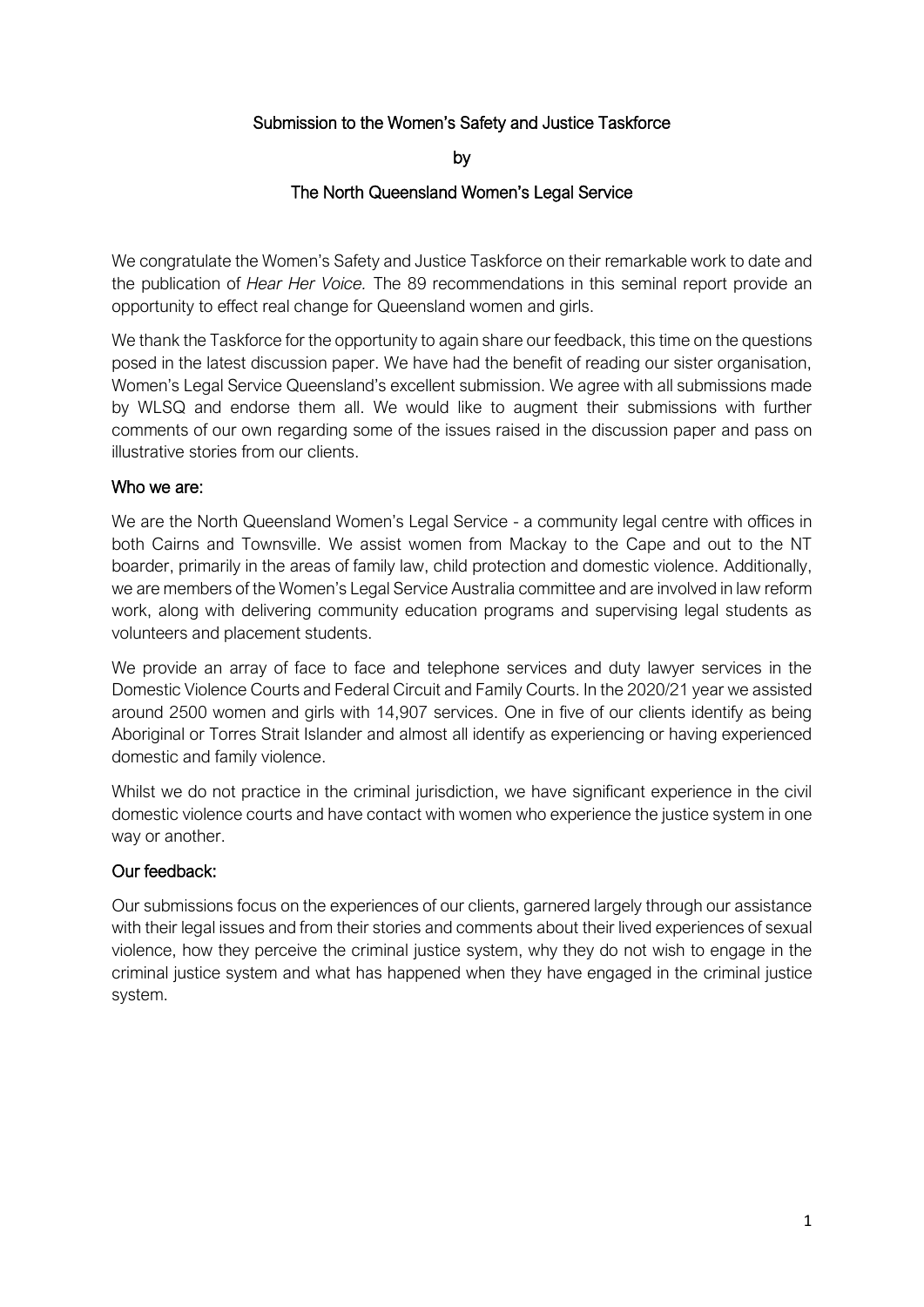#### Cross-cutting issues

#### Overrepresentation of First Nations women and girls as victims of sexual violence

There are many cross-cutting factors raised in the discussion paper that we agree underpin First Nations women and girls being overrepresented as victims of sexual violence. However, we must not lose sight of the fact that it is the decision to use harmful physical behaviours by men and boys against women and girls that is the ultimate *cause* of the problem. This is true for all perpetrators of sexual violence against any victim. To achieve any sustainable change, we must address the attitudes that men and boys hold, and that broader communities hold, supporting men and boys' beliefs that it is acceptable to treat women and girls in harmful ways.

Sexual violence, other physical violence, and non-physical violence are part of the dynamics of coercive control experienced by so many women and girls in our wider society, and by alarmingly high rates of First Nation women and girls. The stories we hear from our First Nations clients speak overwhelmingly of male sexual entitlement and dominance that seems not only accepted but supported by broader familial and societal groups.

One of our clients endured years of coercive controlling behaviour, including physical, emotional and sexual abuse. Over the years, she tried to leave the relationship and sought support from family members. The family members simply said she needed to stick it out and be a 'good mother/ wife.' The abuse became so unbearable that the woman chose to leave her youngest children and move to another state to get away from her abuser. When speaking with her about this painful decision and the response of her family, the woman told us this was a common theme in the First Nation's community from which she came. She told us women ultimately put up with the abuse, keep it to themselves and it is expected of them to stay with the perpetrator. This woman eventually returned to the community and was 'blacklisted' by the perpetrator and family members. She had been completely denied access to her young teenage children by the perpetrator since she left (years prior) and even her adult children had been turned against her for leaving the relationship (despite them witnessing high levels of violence against her). Our client had not sought legal advice for many years as she believed she had no rights and was a hopeless mother.

Another client had endured years of domestic abuse, including sexual violence, and had had children placed into state care because of the physical violence she had suffered at the hands of their father. She came to us heavily pregnant with her child to a different father. She revealed she was too frighted to catch the bus into town to engage with a DV counselling service (which was problematic as it formed part of her Child Protection safety plan.) This young woman believed the perpetrator would track her down and kill her if he saw her pregnant to someone else, as he used to violently assault her when she was pregnant with his own children. She told us that the group of First Nations people that congregated at the bus stop would encourage this action by reporting her whereabouts, and her pregnancy, to the perpetrator.

Flowing from the attitudes of male entitlement and dominance is the prevalence of victim blaming. Victim-survivors are often desensitized, emotionally overborne, do not identify deviant behaviour toward them as unacceptable or harmful, or believe they are to blame for the offending. There is little open discussion about consent or healthy sexual activity, in either in the education system or the communities, allowing attitudes supporting male sexual entitlement and dominance to perpetuate.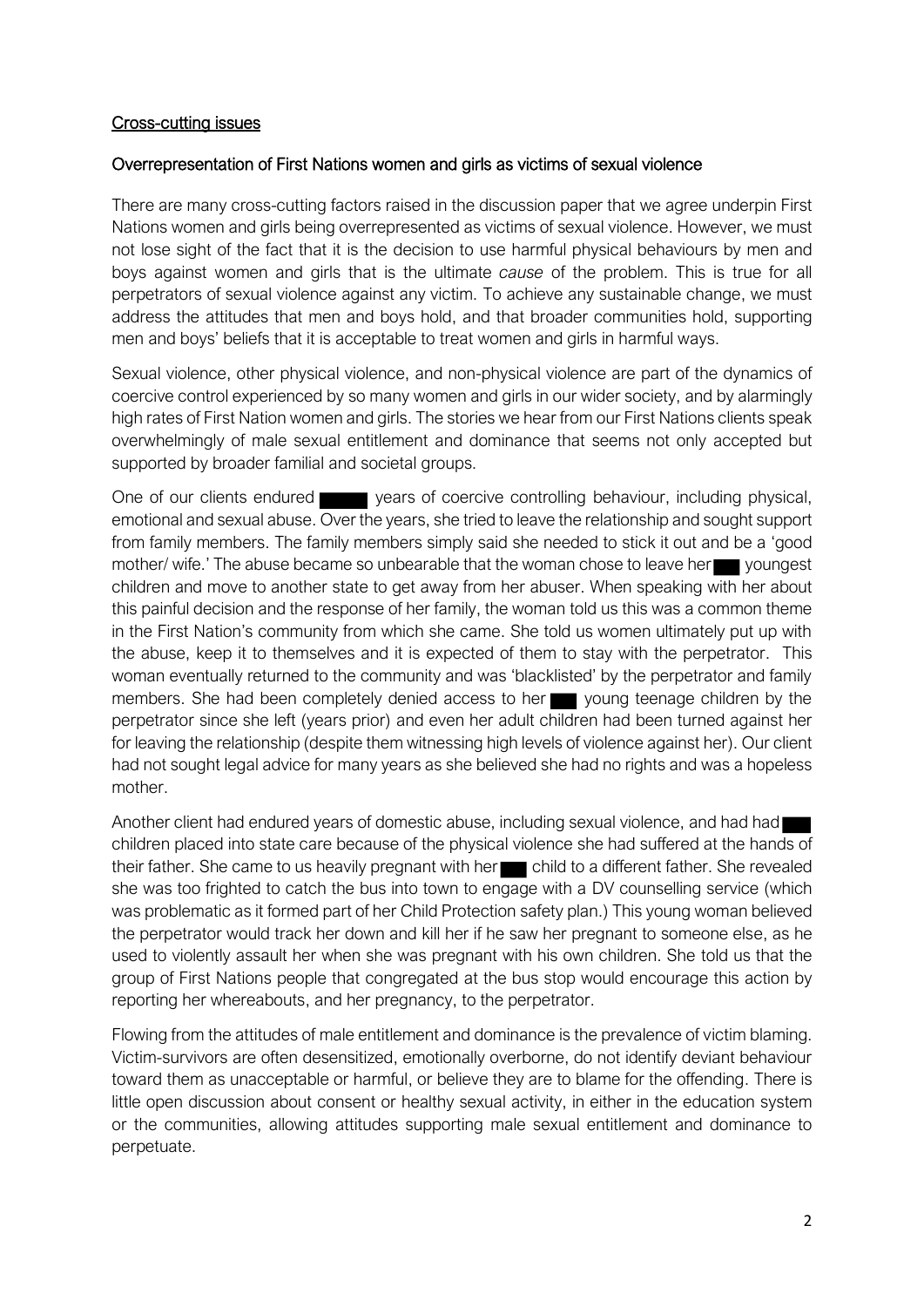One client told us there were no issues of domestic violence in her relationship. Further questioning in a trauma focused way, revealed that the woman had been tripped over deliberately by her partner, shoved, pushed, had things thrown at her, and had been held down during sex and bitten until she agreed to sexual activity. The woman did not identify any of these actions as being acts of domestic/sexual violence. The woman said she thought this sort of behaviour was present in all relationships and that this activity was normal. The woman had twin daughters who had experienced and witnessed their father's violence against their mother and were already starting to have relationships with men displaying behaviours like their father.

The reluctance in First Nations communities to talk about sex comes from shame around this topic. Because it is considered shameful to have conversations about sex, sexual offending is kept quiet or portrayed as shameful to the victim, rather than the offender. We had an instance where a First Nations woman's much older ex-partner (also Indigenous) was a convicted child sex offender. Our client became aware of her partner's criminal history when Child Safety stepped in to protect the couple's infant daughter. Whilst the young woman acted protectively and ended the relationship, she was reluctant to involve her own family or develop a support network- a protective measure sought by Child Safety - as she wished to avoid shame. The offender's family also actively discouraged her from developing wider supports, themselves wishing to cover up the matter as much as possible and protect the dignity of the offender and his family.

First Nations women and girls are often first victimized at young ages, sometimes by older and trusted males but often by young males who have disrespectful attitudes to females. The 2013 Preventing Youth Sexual Violence and Abuse in West Cairns and Aurukun Report (the 'Smallbone Report') set out how prevalent and serious this issue was in these two areas at that time, and what factors led to the men and boys' decisions to engage in this behaviour. The Report depicts how sexual violence is underpinned by unhealthy attitudes held by men and boys toward women and girls and by a lack of recognition of, or consequences for, deviant behaviour. Little seems to have changed in the near decade since the report has finalized. First Nations women and girls are still victimized at significant rates and the stories our service overwhelmingly hears is consistent with the continued normalization of male entitlement and dominance in First Nations communities.

The living conditions of some First Nations women and girls leave them more vulnerable to being victims in that men and boys have easier opportunity to offend. For instance, we have women who come to us with stories of abuse that started when they were minors in state care, or as children in crowded living situations or other situations where there is little or no adult supervision. In one instance we were approached by the mother of a 12-year-old girl who had been sexually assaulted whilst placed in residential accommodation by Child Safety. The offender was also a minor who had just been released from a youth detention centre for sexual offences. For a reason that was never explained to the mother, this boy had been placed in the same accommodation as four girls.

Access to secure housing is a major problem, particularly in regional and remote areas that leaves all women vulnerable to the risk of victimization, and this is especially so for First Nations women. Many of the women we see are homeless or would be homeless if they reported the domestic/sexual violence they are subjected to. These women are dependent on perpetrators, or the perpetrators' families, to have a roof over their and their children's heads. Only this week, the Department of Housing advised in a community meeting that there are 5000 families on the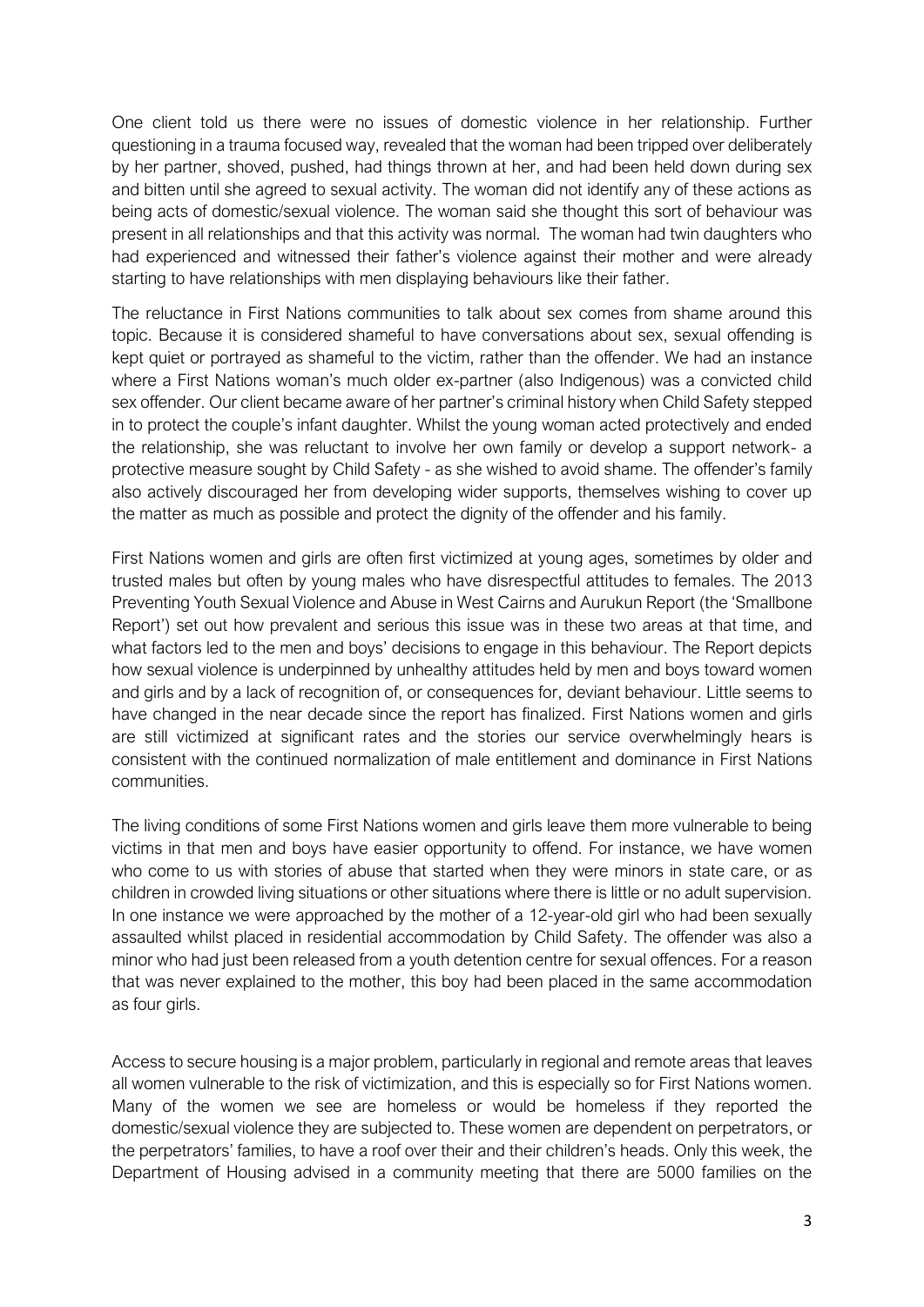waiting list for suitable housing in the Cairns region, with another 200 applications not yet processed.

### What needs to be improved?

In short, disrespectful attitudes held by men and boys toward First Nations women and girls needs to improve. Further and more broadly, First Nations community attitudes and support of toxic male entitlement and female subservience needs to change. Communities must encourage/empower First Nations women and girls to expect respectful relationships and to expect to live free of domestic/sexual violence. Community leaders, bystanders, families and individuals need to recognize and call out deviant behaviour as harmful and abnormal behaviour.

We support recommendations nine to 12 of the Taskforce's *Hear Her Voice* report to implement primary preventative measures to provide education about domestic violence and this should include specific education on sexual violence. We also urge the Taskforce to consider the prevention matrices in the Smallbone Report. We believe these measures propose sensible targeted strategies that seek lasting generational change by addressing attitudinal change in young offenders/potential offenders, young victims/potential victims and at the broader community level. It is appropriate that indigenous organizations and community groups step up and spearhead any efforts to implement the measures and address these pervasive, harmful attitudes toward First Nations women and girls.

It is vitally important that any community education or training provided to the QPS or any agency, service provider, students, lawyers, registry staff and judicial officers identifies that coercive control is not a stand-alone form of domestic violence but is the underlying dynamic that characterises the lived experiences of family violence. Coercive control is the *goal* of perpetrators and the *outcome* of various forms of physical violence (including sexual violence) and/or nonphysical abuse.

We support recommendations 25 to 30 of *Hear Her Voice* to hold perpetrators accountable to stop them making choices to use domestic violence, with an emphasis on sexual violence, against all women and girls, including First Nations women and girls. The QPS and other executive agencies including Child Safety, need to ensure there are consequences when sexual offending is reported, even if the offending does not result in criminal charges. One specific consequence could be the QPS seeking a protection order to protect the victim-survivor from further sexual violence. First Nations women and girls need to be believed and supported on the occasions they do speak up about their experiences and have a reasonable expectation that something will happen to protect them and punish offenders and/or protect them in the future.

Along these lines, we suggest a preventative measure, similar to that proposed at recommendation 76 in *Hear Her Voice* that the Attorney-General and Minister for Justice, Minister for Women and Minister for the Prevention of Domestic and Family Violence progresses amendments to the *Domestic and Family Violence Protection Act 2012* to require a court making a domestic violence order to impose an additional standard condition that if the aggrieved and respondent are in, or have been in, an intimate partner relationship, the respondent is prohibited from committing or attempting to commit a non-consensual sexual act against the aggrieved.

Community supports, such as safe housing and access to legal services, also need to be strengthened. Again - there are 5,000 families in the Cairns area waiting for suitable housing with 200 more to be added to the list. First Nations women and girls also need easier access to legal and support services as too often Indigenous agencies, for various reasons, do not assist women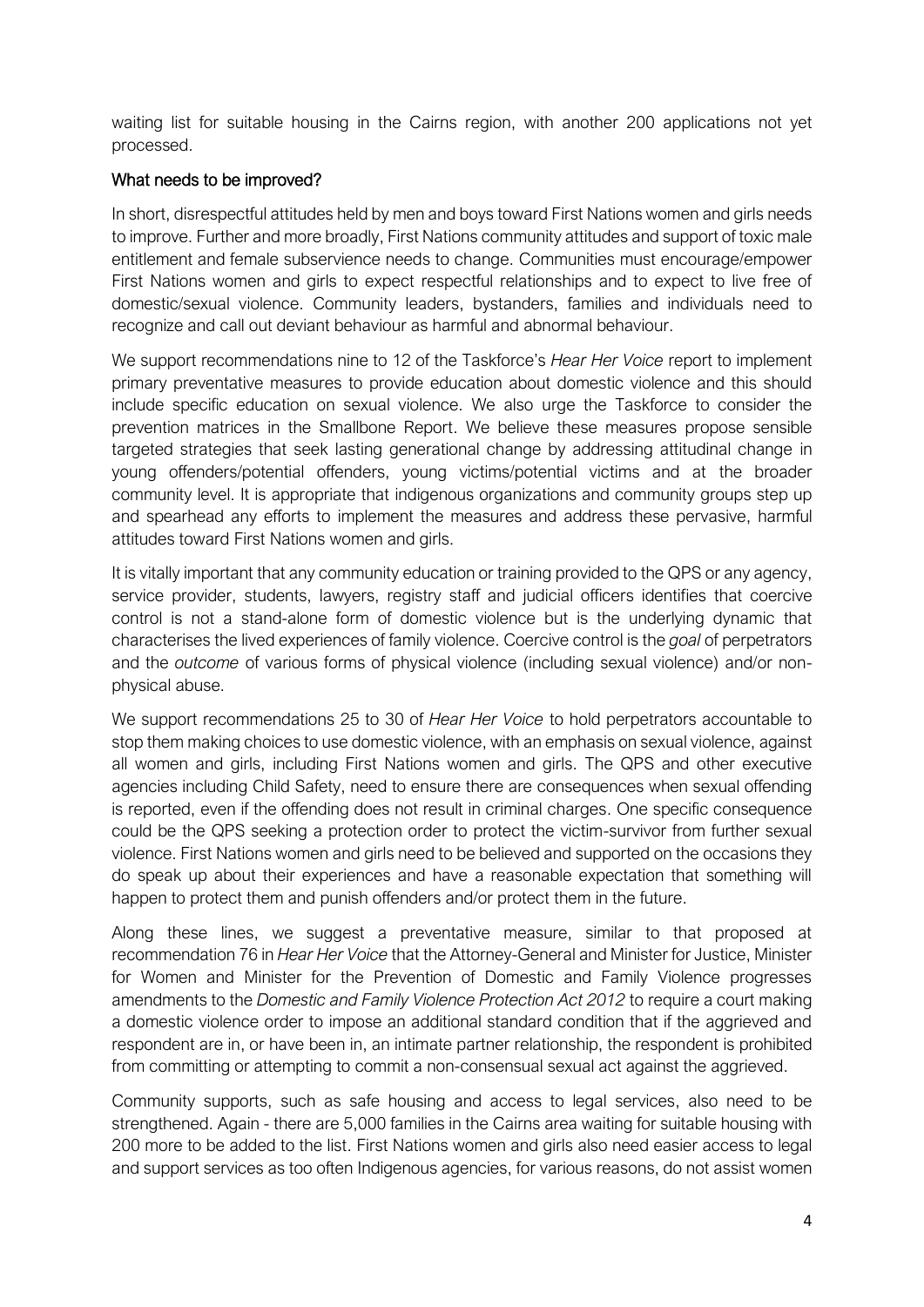who urgently need help to escape domestic/sexual violence, particularly when children are being held over by perpetrators or his family.

### Overrepresentation of First Nations women and girls' as accused persons and offenders in the criminal justice system and the reason for offending in women and girls generally

The Taskforce is alive to the myriad reasons that First Nations women and girls are entering the justice system, many of which are associated with socio-economic disadvantage. We wish to again focus the Taskforce's attention on the issue of misidentification as a reason for woman and girls in general, entering the criminal justice system. Misidentification was raised by many stakeholders, including ourselves, in submissions to the previous discussion papers. Unfortunately, it is still a prevailing issue, and we continue to hear stories of incident-based policing by the QPS, and women - especially First Nations women - are still being misidentified as perpetrators. This misidentification often occurs in the face of long histories of police involvement where the other party has been the aggressor. It is a terribly unjust situation that after enduring years of abuse and violence when these women eventually react to the abuse or defend themselves, they are too often met with the full force of the justice system and named the perpetrator. Essentially, these women are criminalised for using techniques to survive domestic and sexual violence.

We know that women sometimes have no choice but to defend themselves - and can do so forcefully. Women's use of defensive violence is usually far less violent than violence perpetrated against them in the first instance. Without a dominant-aggressor framework being universally used by the QPS and extensive specialised training, many officers will continue to look at an incident and draw an erroneous conclusion based on that incident alone. When this occurs, there seems little or no consideration given to whether the woman is trying to coerce or control the other person, or whether she is responding to or defending herself from violence.

First Nations women in a heightened state can appear argumentative and disrespectful to police and this attitude, along with the use of defensive violence, can lead to them becoming the subject of a police protection notice/ protection order application or a contravene protection order charge. This occurs even when the true victim has called the police for help. One First Nations client we helped had two young children and had been controlled and subjected to ongoing emotional, physical, and sexual abuse throughout her relationship with a much older non-Indigenous man. Their relationship had commenced when she was 15 years old. Despite our client being the one to call for help, her partner successfully convinced the police who attended an incident that she was the perpetrator and had her charged for assault.

Other stories we hear confirm that being in a relationship within the dynamics of coercive control is a significant contributor of women's offending for non-DV related offences. Clients have told us of being forced to partake in drug taking as they have been threatened with violence if they do not engage with their abuser's lifestyle, being injected with drugs without their consent and developing an addiction leading to offending, being coerced into admitting to offences for their violent partners, and calling the QPS for help after a domestic violence incident and then being charged for drug possession when drugs are found at the premises. We also hear from women who self-medicate with drugs to cope with the trauma of their past or current violent relationships, leading to offending. Two of our clients suffering extreme control in their relationships had been coerced into committing fraud offences using platforms such as Gumtree or Marketplace. The sentencing remarks of the District Court judge who sentenced one of these women, recognised the extreme control her husband had on her, saying that the husband was 'not only controlling,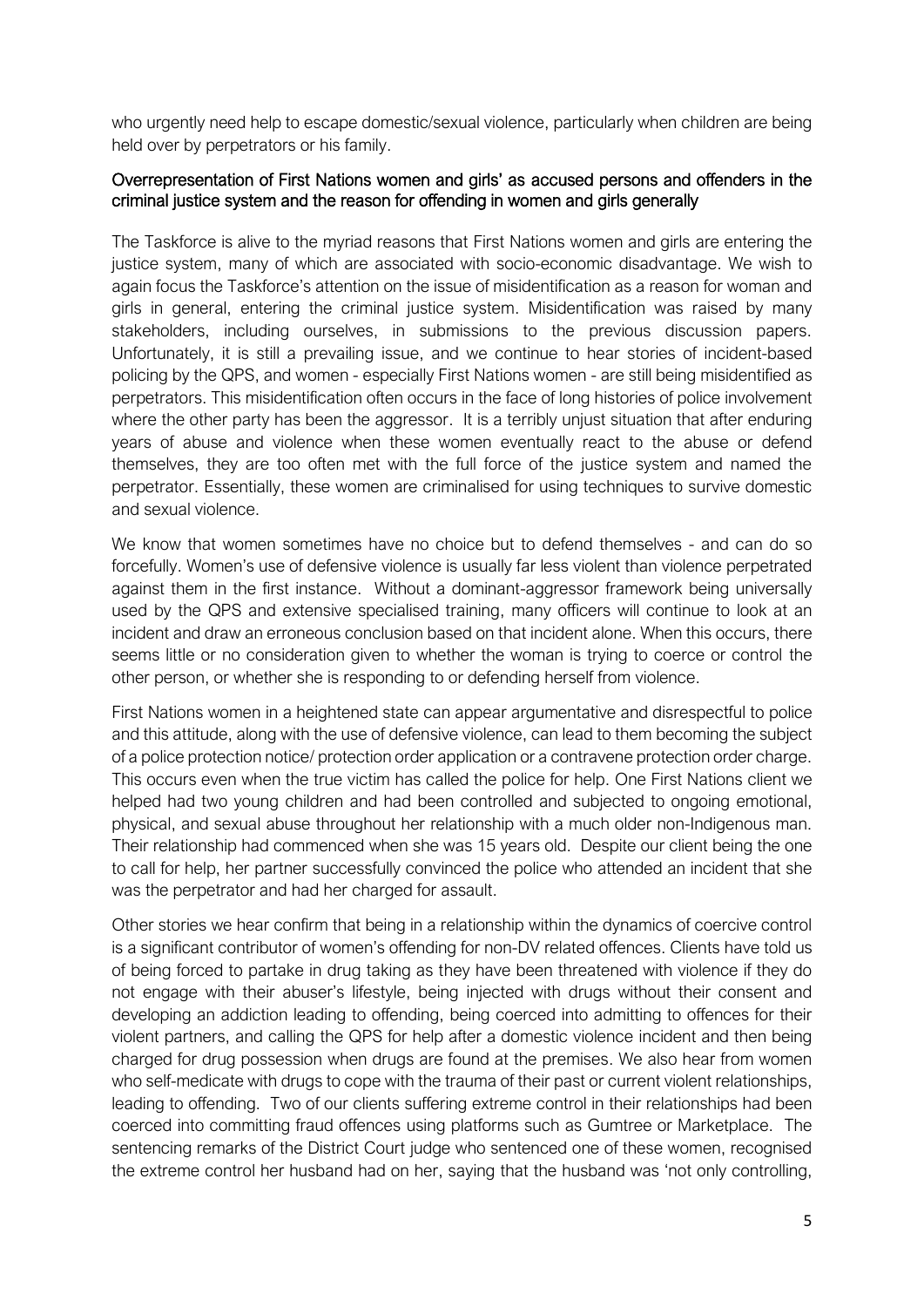he was also violent against you and blackmailed you, emotionally and financially' and that 'he made it clear to you that if you made any attempt to leave him you'd find yourself in very big trouble.'

# What needs to be improved?

The Taskforce has already listened to the responses from stakeholders and individuals around misidentification and we commend their proposed recommendations 31 to 37 and 81 to 84 in *Hear Her Voice* to address this widespread issue. We are hopeful that the use of the dominantaggressor model, specialised training (especially in coercive control and perpetrator image management) and access to more information including a serious and high-risk domestic and family violence offender register (and ultimately a national register), will significantly reduce incidents of misidentification and reduce female offending and recidivism for DV-related offences.

Where a protection order against a woman is found to be necessary or desirable, care must be taken to tailor the order to meet the circumstances of the lives of the people involved and avoid conditions not necessary for the protection of other parties. Words on paper translate to real-life consequences and hastily made orders can have devastating effects on women and their children. One woman we assisted had been prohibited from attending where the named children (her children) 'lived, worked or frequented' - without any exceptions. This order had been made ex-parte and in circumstances where the 'aggrieved' had withheld the children as a form of control over our client. We had to advise her that, until the court was persuaded to amend the order, even to attend at the children's school or day care may result in the police charging her with a criminal offence. It took three months for this woman to obtain legal advice and assistance to file an application to vary and satisfy a court that the removal of this condition would not compromise the safety of her children.

# First Nations women and girls' experiences in the criminal justice system in Queensland

First Nations women being visible and integral to the organisation and running of the criminal justice system would better support and reflect their experiences within the system. We are privileged to have had Her Honour Jacqueline Payne sitting in the Cairns Magistrates Court for the past two years. Aside from Ms Payne and a small number of others here in Cairns, there is a paucity of First Nations women who preside over courts, work in registries, or work as solicitors, prosecutors, or barristers. First Nations women and girls need to see their peers in these roles and themselves be supported and encouraged to take up employment within the system.

Additionally, to enhance the experiences for First Nations women and girls in the criminal justice system, there needs to be continued, culturally appropriate training of judicial officers, registry staff, legal representatives, and organisations and service providers to ensure they are equipped to deal with First Nation women and girls in respectful and understanding ways. This training should include an understanding of complex trauma and the coping mechanisms that many of these women may use and how this is portrayed in their actions and demeanour.

Experiences of women and girls with multiple and complex intersecting needs as victims-survivors of sexual violence and as accused persons and offenders in the criminal justice system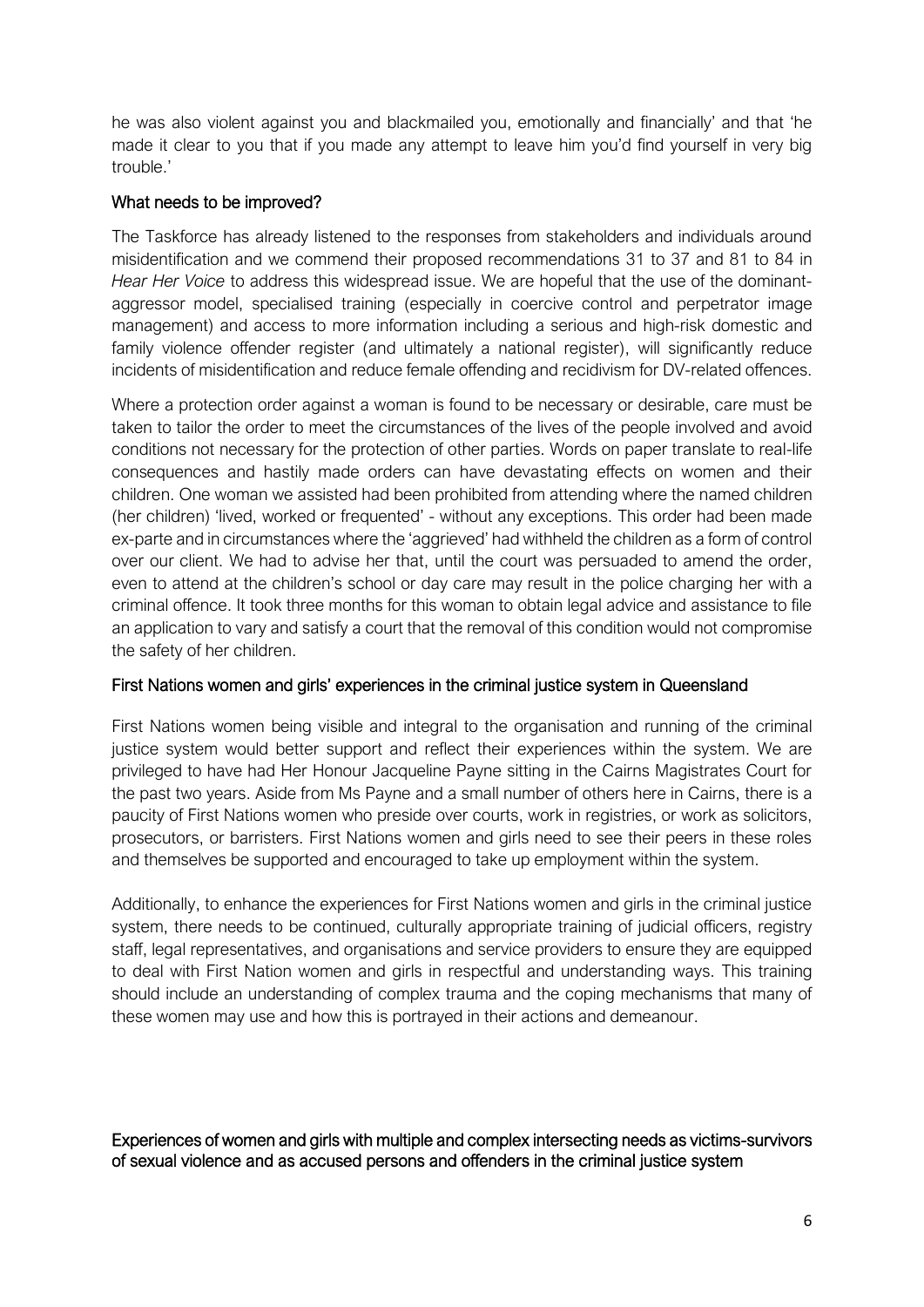First Nations women, CALD women, women with disability and others with complex needs who enter the criminal justice system as victims, accused persons and offenders face unique challenges. Infrastructure in many regional and remote court houses is sorely lacking, as are access to duty lawyer services and other court-based supports. Many regional and remote courts do not have facilities for video appearances, or safe rooms or safe exit/entries for victims to and from the courthouse. These deficits affect all women in these communities and can exacerbate the fear and confusion experienced by those with complex vulnerabilities.

Safety concerns are part of the experience of some victims in the criminal justice system. We have heard from women, especially First Nations women, who wish to give evidence in criminal matters being intimidated, harassed and/or threatened by the other party's family members outside of court and when arriving at court. Bail conditions may prohibit the perpetrator from contact with the victim, but do not preclude the perpetrator's family and supporters from victim blaming and shaming, blaming the victim for the involvement of the police and courts, and intimidating the victim and attempting to pressure them to withdrawing complaints.

We regularly hear about problems arising around basic communication when women and girls with complex issues have interactions with the QPS and during court processes. Foreign/ Indigenous language interpreters and Auslan interpreters are not readily offered or in fact available, especially in regional or remote areas. We have heard of one local First Nations woman languishing on remand for almost a year on public nuisance charges. The woman was significantly hearing impaired, and it seemed too difficult for her legal representatives to organise interpreters into the correctional facility so that instructions could be taken to progress her matter.

Time and time again we hear about poor outcomes when police attend domestic disturbances where victims speak limited or no English. Often, the other English-speaking party tells their version of events and police leave without rendering assistance to the person who needs it, or worse, misidentify a victim as a perpetrator and take action against her. One woman told us of ongoing domestic violence perpetrated by her husband against her when they first migrated from China, with incidents occurring in front of her small child and her visiting parents. After neighbours called the police, officers arrived and spoke only to her husband who was the only one in the household who spoke English. He told police his wife was the problem, and after multiple callouts the police proceeded with an application for a protection order against her. She told of us of the hopelessness she and her parents felt at the situation. Much later, our client inspected QPS records subpoenaed into parenting proceedings and was horrified to read the damning records made by the police based solely on her husband's account of the incidents. These records formed part of the evidence in the parties' family law proceedings, where the husband was attempting to paint the wife as a perpetrator of family violence.

This familiar story was the basis of the application in the 2021 QCAT case of *Applicant SIL v Scheme Manager, Victim Assist Queensland, Department of Justice and Attorney General*. We urge the Taskforce to consider the facts as accepted by the Member in this case, as being illustrative of the issues faced by so many vulnerable women with communication barriers in their interactions with the QPS.

Women and girls with communication barriers and other complex needs that find themselves as accused persons or offenders often have continued interactions with the QPS and the justice system that could be avoided if they had been connected early with appropriate supports and services. Sometimes these interactions result in increased charges, watchhouse or jail and outcomes that exacerbate their complex needs. One client who spoke English as her second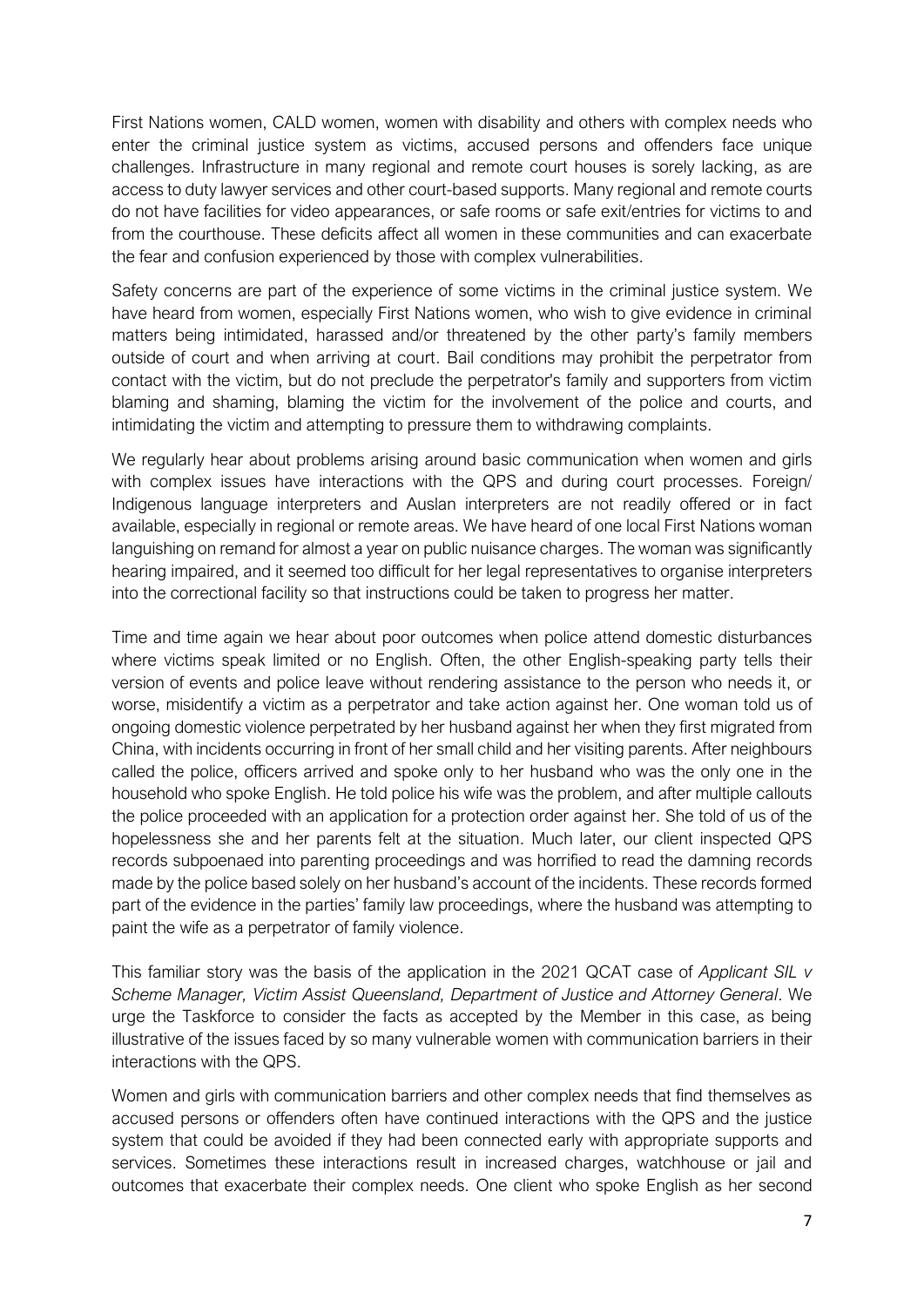language naturally found legal terminology used at court, in police directions and in court orders very difficult to understand. She was also a victim of coercive control by an Australian-born man and suffered significant mental health issues because of the trauma from the violence used against her. Her husband engaged in systems abuse, using police and the judicial systems to further control her. This woman was charged with multiple breaches of a domestic violence order due to having little comprehension of what the order prevented her from doing. These breaches resulted in her being placed in the watchhouse, contributing to her experiencing an acute mental health event when she was unable to see her children.

There is no doubt traumatised women and girls find it difficult to understand complex court processes. Special care needs to be taken to ensure their overwhelm does not lead to miscarriages of justice. In the 2019 pre-sentence hearing matter of The Queen v MW<sup>\*1</sup>, the defendant First Nations woman was found not only to have been misidentified as the perpetrator of sexual violence resulting in three unlawful carnal knowledge charges against her, but to have been the victim of sexual violence perpetrated against her. The woman initially pleaded guilty to the charges at first erroneously believing that if she pleaded guilty it would mean the charges would be dropped, then feeling 'pressured' into the guilty plea by being told she would be away from away from her infant son for a shorter period. A better understanding of the court system and having clear competent advice in plain English would undoubtedly have made a significant difference to this woman, as would trauma-informed practices being observed by police, legal representatives and others involved in her trajectory through the criminal justice system.

# What needs to improve

Access to foreign/ indigenous language interpreters and Auslan interpreters needs to be improved, especially in regional and remote Queensland. Interpreters need to be readily available when QPS attend at incidents (or shortly thereafter) and during court processes. The QPS should amend their processes to ensure that women and girls with communication barriers have the opportunity to tell their version of events in a safe way. Women and girls who may require these services need to be informed of their availability.

We support recommendations 49 of *Hear Her Voice* regarding capital upgrades, refined scheduling practices and enhanced security at court and overall court processes. Access to free, confidential, culturally appropriate, trauma-informed and competent legal advice should also be improved. Domestic and family violence and vulnerable persons units and duty lawyer services need to be adequately funded to allow services at all regional and remote courts around Queensland, and to this end, we support recommendation 32 and 50 of *Hear Her Voice.* 

We support recommendation 8 of *Hear Her Voice,* which if implemented, would assist in a broader understanding of coercive control and a review/improvement of domestic and family violence orders into plain-English and easy-read diagrams/pictures.

# Impacts of trauma for women and girls across the criminal justice system

Trauma and the impacts of trauma are not understood at all well within the justice system and this can result in poor experiences for women engaged in court processes and the criminal justice system overall. A lot can be done to improve the interactions that traumatised women and girls

<sup>1</sup> *R v MW [2019] QDCPR 12*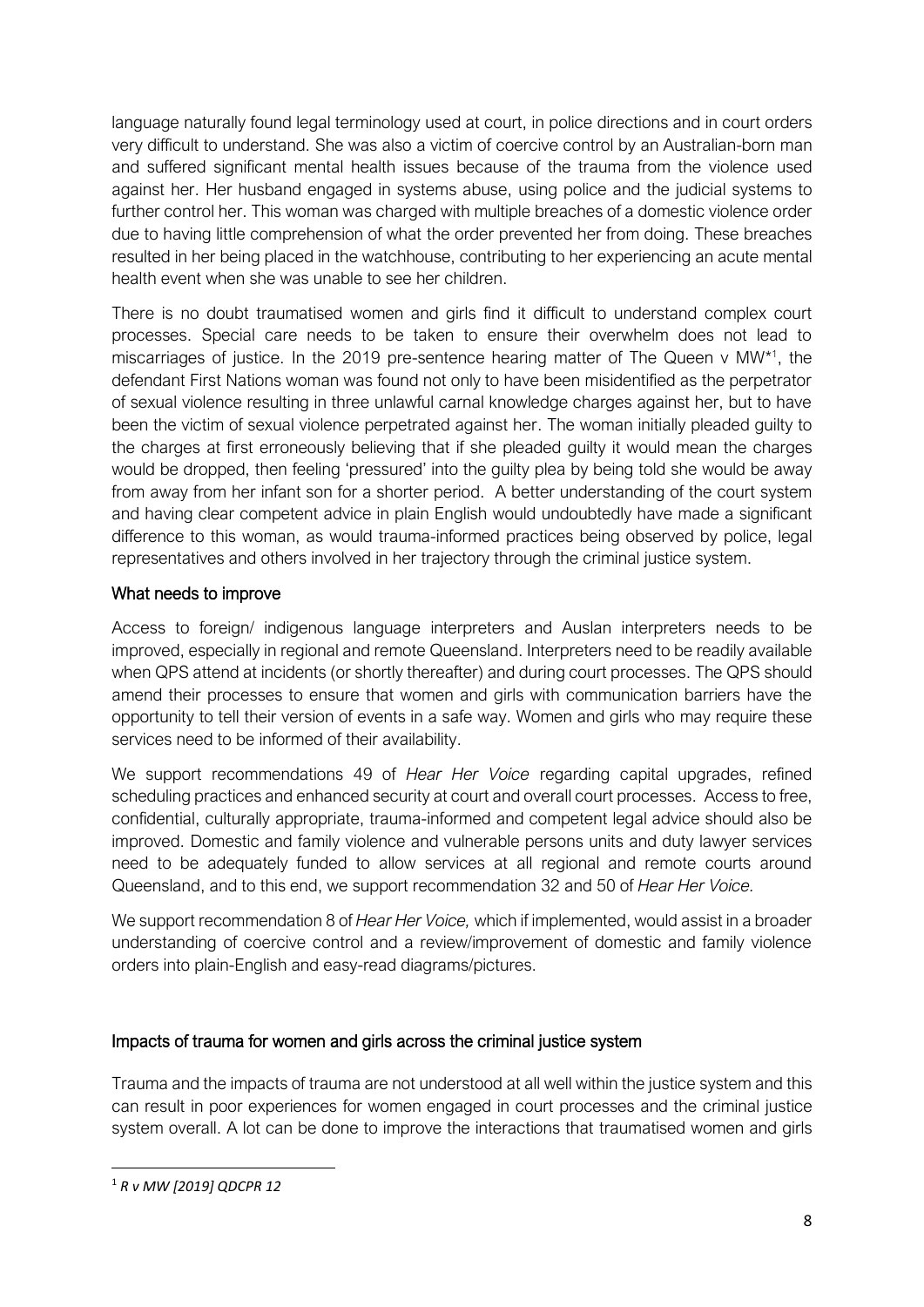experience at all levels of the justice system. The starting position is to ensure that police, legal representatives, court staff and judicial officers are educated in and employ trauma-informed approaches at each level of interaction.

Childhood trauma, intergenerational trauma, trauma from domestic/sexual violence and other forms of trauma can often manifest itself in behaviour incorrectly identified as hysterical, violent, or untruthful by police and others in the justice system. This can lead to women erroneously being identified as perpetrators and offenders, or as unreliable witnesses.

The need for victim-survivors to continue to recount their stories can be triggering and retraumatising. We hear how uncomfortable some women and girls find telling their stories to male police officers and/or other men in the criminal justice system. We hear those women and girls' trauma is ignored, misunderstood and unrecognised throughout the criminal justice processes. The current approach can lead to women and girls withdrawing statements or police deciding not to prosecute an offender due to lack of cooperation from the victim, or the perceived unreliability of the victim's evidence. Unfortunately, this can also lead to women and girls no longer reporting incidences of domestic and family violence or sexual assault to police.

# What can be improved

We support recommendations 23 and 24 of *Hear Her Voice* for the implementation of a traumainformed framework and extensive training, education and change management across all areas of the justice system and in agencies that deliver or fund services to victim-survivors and perpetrators of domestic violence.

We are particularly attracted to the idea of using video-recorded interviews between police and victims of sexual offences as evidence-in-chief in trials. Currently, victims must endure being in a witness box and recounting the traumatising event yet again, knowing the defence is ready to challenge any inconsistencies with her original police statement. Having video-recorded evidence-in-chief would relieve a victim of this burden and ensure that her evidence is accurately recorded in an environment far less intimidating than the witness box. This measure if it is introduced, would go a long way in protecting victims from harm whilst proving a fair trial for the accused person.

# Police:

We propose that victim-survivors be given a choice as to whether to have a male or female QPS officer during their interactions with police. Interviewers should be trained in trauma-informed interview techniques to deal with women who present with PTSD and complex trauma. Interviewers must understand the different ways these women can present and how evidence may not always be coherent, chronological, or comprehensive. We know that women and girls experiencing complex trauma may present in ways that do not align with the idea of a perfect victim and that they may be rude, complacent, oblivious, or be completely desensitised to violence perpetrated against them. We see women who have become so desensitised and have denied or minimalised the violence against them to the point that they present as not in need of protection or assistance.

Many women have stated that whether they received assistance was heavily reliant on the police officer they spoke to on the day. Whilst some officers do an excellent job of recognising and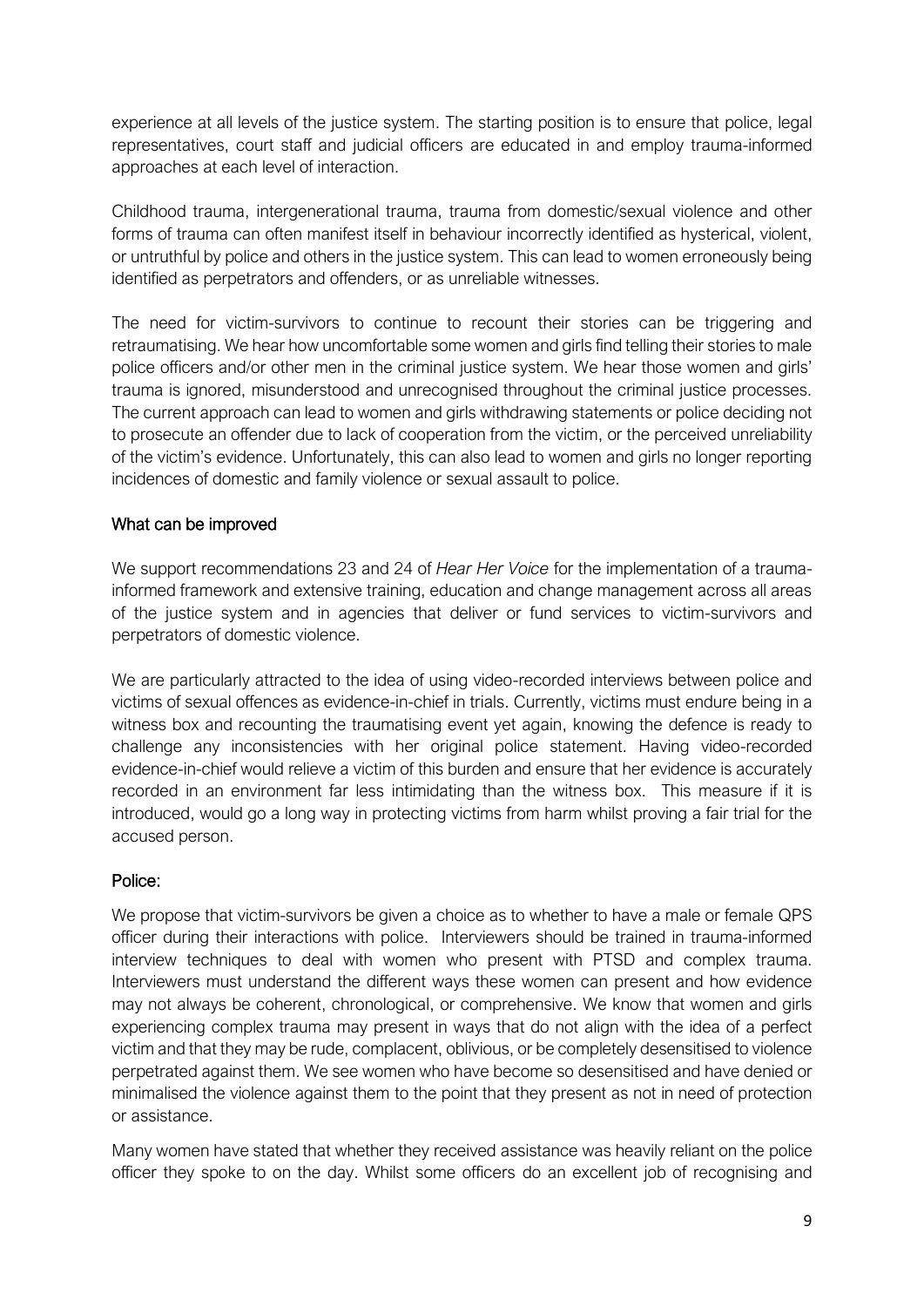responding to domestic/sexual violence, this is not always the case. There seems to be a lack of understanding as to exactly what the cycle of domestic violence looks like. Some women report feeling judged for stating they did not wish to leave abusive relationships and why they wished to continue to support their abusive partners.

Added to the trauma-informed training, education and change management proposed by the Taskforce, we support recommendations 31 to 37 of *Hear Her Voice* to implement a transformation plan to address police attitudes, beliefs and responses and this should specifically include when dealing with traumatised women and girls who have experienced sexual violence or who do not present as the 'perfect victim', or could at first blush present as a perpetrator of domestic violence.

#### Prosecuting authorities, lawyer, support services, judicial officers & court staff:

Added to the trauma-informed training, education and change management proposed by the Taskforce, we support recommendations 38 to 48 of *Hear Her Voice* to implement a whole system shift in understanding, identifying, and responding to coercive control and this must include an understanding that it an intention or outcome of sexual violence, other physical violence and/or non-physical violence.

#### Delays across the criminal justice system

Delays in the criminal justice system are problematic for women and girls who are victims, accused persons or offenders. Delaying these processes creates on-going stress for already traumatised women and girls and can lead to, or exacerbate, mental health conditions. The longer women and girls who are victims have to wait to give evidence, the more vulnerable they are to being threatened, intimidated and blamed by a perpetrator's family or supporters- sometimes even by the perpetrator themselves. We know this happens and we know it results in some women telling us they lied to police and 'made it all up' as a reason to withdraw their complaint. We hear anecdotal evidence of men taking matters to trial only to plead guilty if the complainant turns up.

Delays in criminal courts usually leads to family law and domestic violence proceedings stalling and being adjourned until after an outcome in the criminal courts. This delay means uncertainty for women and children, further stress, and can even increase the risk to their safety.

#### Governance and accountability

We wish to comment on the long delays women and girls face in waiting for an application to be assessed and approved under the Victim's Assist Queensland scheme - currently up to 18 months. A proposal worth considering is providing judicial officers in Queensland with statutory powers to distribute emergency financial relief under the Victims Assist Queensland program. These powers could be enlivened when sentencing perpetrators of domestic/sexual violence if a judicial officer determines that victims-survivors need additional support. For instance, judicial officers could direct that a cash sum be distributed to assist a victim-survivor find alternative accommodation for her and her children. We understand that that a similar system is currently in operation in Victoria.

#### Community attitudes, rape myths and consent

We believe community attitudes around equality, sex and consent all need to improve, and this includes improving disrespectful attitudes held by men and boys towards women and girls.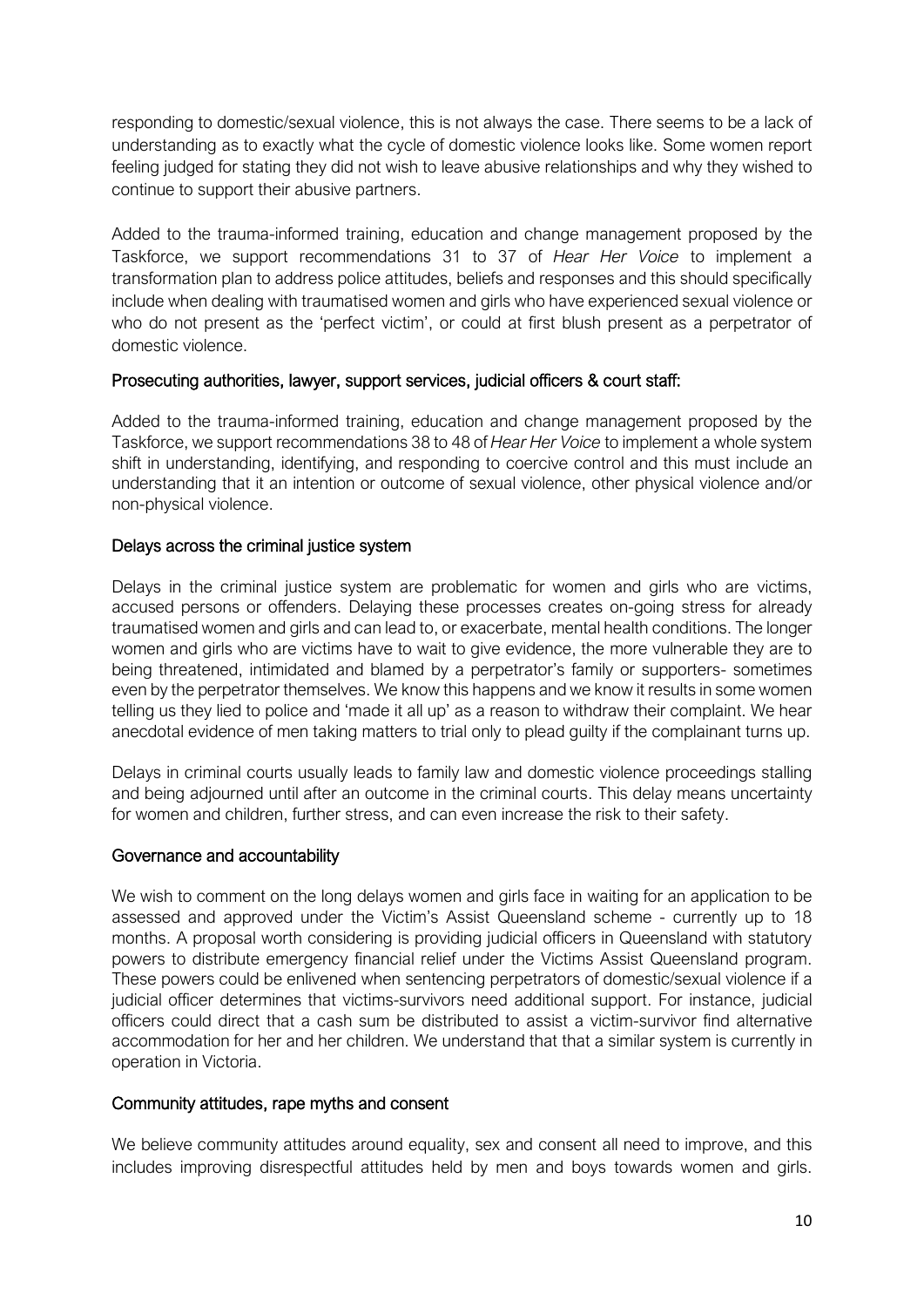Individual attitudes informed by community attitudes, underpin each decision to enact sexual violence against a woman or girl. A sense of male entitlement and dominance, rape myths, victim blaming, poor representations in pornography, social media, and dating apps apps/behaviours are all factors that influence a broadly misunderstood concept of consent. Repeatedly we hear women feel obliged to be sexually available to their partners regardless of how they feel. We had a recent client who said she acquiesced to sex four weeks after her baby was born, against medical advice, because her partner was putting so much pressure on her. She was also pressured into making videos of herself masturbating for her partner to view when she could not have sex with him. Once they separated, he put the videos on a website without her consent. This sort of story is not uncommon, and we have the sense from listening to our clients that many men and women still believe that being in a relationship impinges on a woman's agency to consent and that she should be available to engage in any sex act at any time.

Another ubiquitous myth is the notion that women and girls make up stories about being sexually harassed or assaulted to obtain financial benefit, have their '15 minutes of fame', or to bring down men they don't like. Wearing certain clothing, being intoxicated, or being sexually active can still elicit strong ideas of blame being assigned to a woman or girl when a man or boy has decided to sexually assault her. These community attitudes operate as barriers to reporting that stubbornly persist in society.

It is no wonder women and girls are extremely reluctant to report sexual abuse and violence. Contrary to the notion that false sexual assault allegations are easy to make and plentiful, we know reporting these sorts of assaults is incredibly difficult and requires great courage. There is no doubt that harmful community attitudes toward victims (being believed or blamed), act as strong barriers to women and girls reporting sexual assaults in the first instance. We know so many do not get past this hurdle, and instead internalise shame and blame themselves. Other barriers to reporting sexual assault are safety concerns and the risk of retaliation by the perpetrator or his family and supporters, particularly if threats have already been made. Women still living within the dynamics of coercive control have an extraordinary barrier to surmount if they are to report a sexual assault of their captor. These women are far more likely to keep their men's secrets. Many other women are focused on simply living, and stressful complicated legal processes cannot be prioritised over finding shelter and surviving the other vicissitudes of life. Yet other women do not report assaults against them because they are reliant financially on their abusers or for other reasons that mean they do not want their abuser charged.

Education is critical in effecting change to community attitudes and addressing the stigma, shame and to turn the tide of victim blaming toward, instead, holding perpetrators responsible for their decisions. We support the primary prevention measures in recommendations 9 to 12 of *Hear Her Voice,* to include and focus education about respectful sexual relationships and consent. We again urge the Taskforce to consider the prevention matrices in the Smallbone Report as strategies that can be employed to create generational change by addressing attitudinal change within all young offenders/potential offenders, all young victims/potential victims and at the broader community level.

We have already made the suggestion of another new preventative measure, similar to that proposed at recommendation 76 in *Hear Her Voice.* That is, to impose an additional standard condition on Queensland protection orders such that: if the aggrieved and respondent are in, or have been in, an intimate partner relationship, the respondent is prohibited from committing or attempting to commit a non-consensual sexual act against the aggrieved. This measure helps to protect women, regardless of whether they have made a report of sexual assault or not.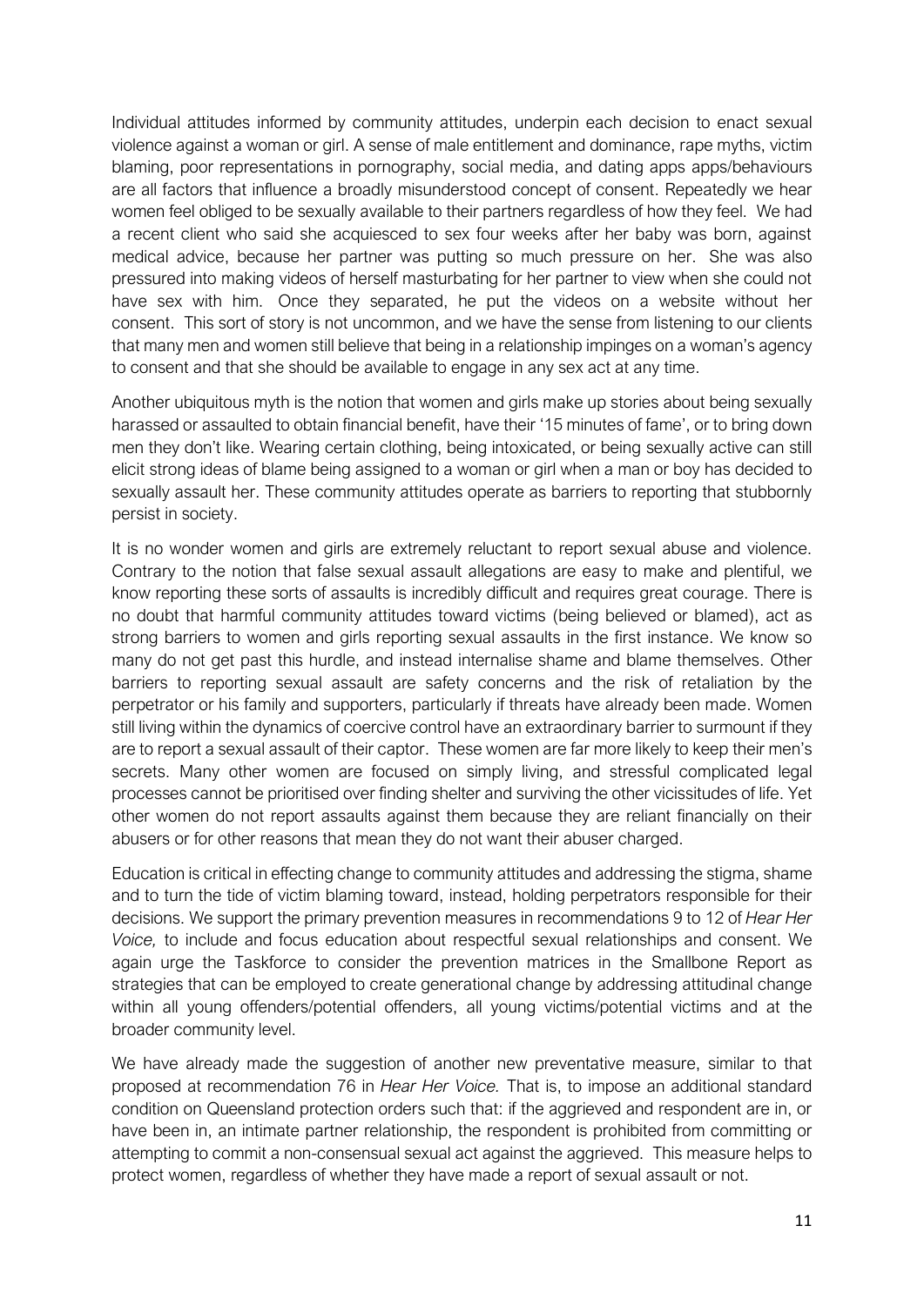The women and girls that do find the courage to report sexual violence find themselves faced with other significant barriers within the minefield of an adversarial criminal system - where the rights of the accused outweigh the rights of the victim, and there is the risk that community attitudes will infiltrate the courtroom. We have heard of women being cautioned by officers about the arduous legal process that will ensue in they continue with their complaint. Victims are effectively cautioned that unless they are the perfect witness, they are fighting an uphill battle. Unfortunately, this is realistic advice. The treatment of victim-survivors in this current system can have devastating effects on women and girls who are already traumatised.

For women to feel supported and confident that they will be believed if they report sexual violence, measures must be taken to ensure that all those who play a role in the criminal justice system employ trauma-informed practices each step of the way and have training in and understand the dynamics of coercive control.

Away from formal processes in the criminal justice system, we have received positive feedback from some women about alternative reporting options for on-line reporting of sexual assaults. We would comment that community education about AROs needs to be improved as many women have not heard of this method as an alternative to a formal police complaint. AROs provide a very good medium for those who want to register a complaint about an assault, but who do not wish to make a formal complaint to police. Broader community education about the existence and widespread use of AROs may also act as a deterrent for perpetrators.

### Women and girls' experiences of access to legal advice & barriers to women and girls accessing good quality legal advice, support and services

We know access to good quality legal advice, support and services is critical in assisting women and their children to leave abusive relationships, or to support those who stay. The community legal and non-legal sectors work holistically to support the complex needs of these women. What we hear is that women and girls living in rural, regional and remote locations do not have ready access to these services and stay longer in abusive relationships or return to them because of their feelings of overwhelm. Conflict of interest and services not being adequately funded to meet the demand appear to be the main drivers of this issue. Sometimes there is no appropriate service at all to assist with a woman's specific issues, or there are only one or two services, and they could be at capacity or assisting the other party. Illustrative of the paucity of services in regional areas is the fact that there is only one preferred service provider for child protection matters in the Cairns region.

Processing times for Legal Aid applications can mean those women who need urgent assistance must rely on over-stretched community legal services or ad hoc help under the FASS system. Waiting four to six weeks for an answer on whether they will be approved for aid, does not assist in urgent matters where a child is taken and is at risk. We have assisted many women to file urgent applications where there are allegations of significant domestic and family violence, only to hear that funding has been granted weeks later for assistance with mediation, but no assistance for the listed court event.

We also comment that access to Legal Aid is very difficult to obtain in domestic violence matters. Women aggrieveds and respondents are likely to be denied assistance and many are proceeding as self-represented parties to hearing on private applications, or in response to applications in